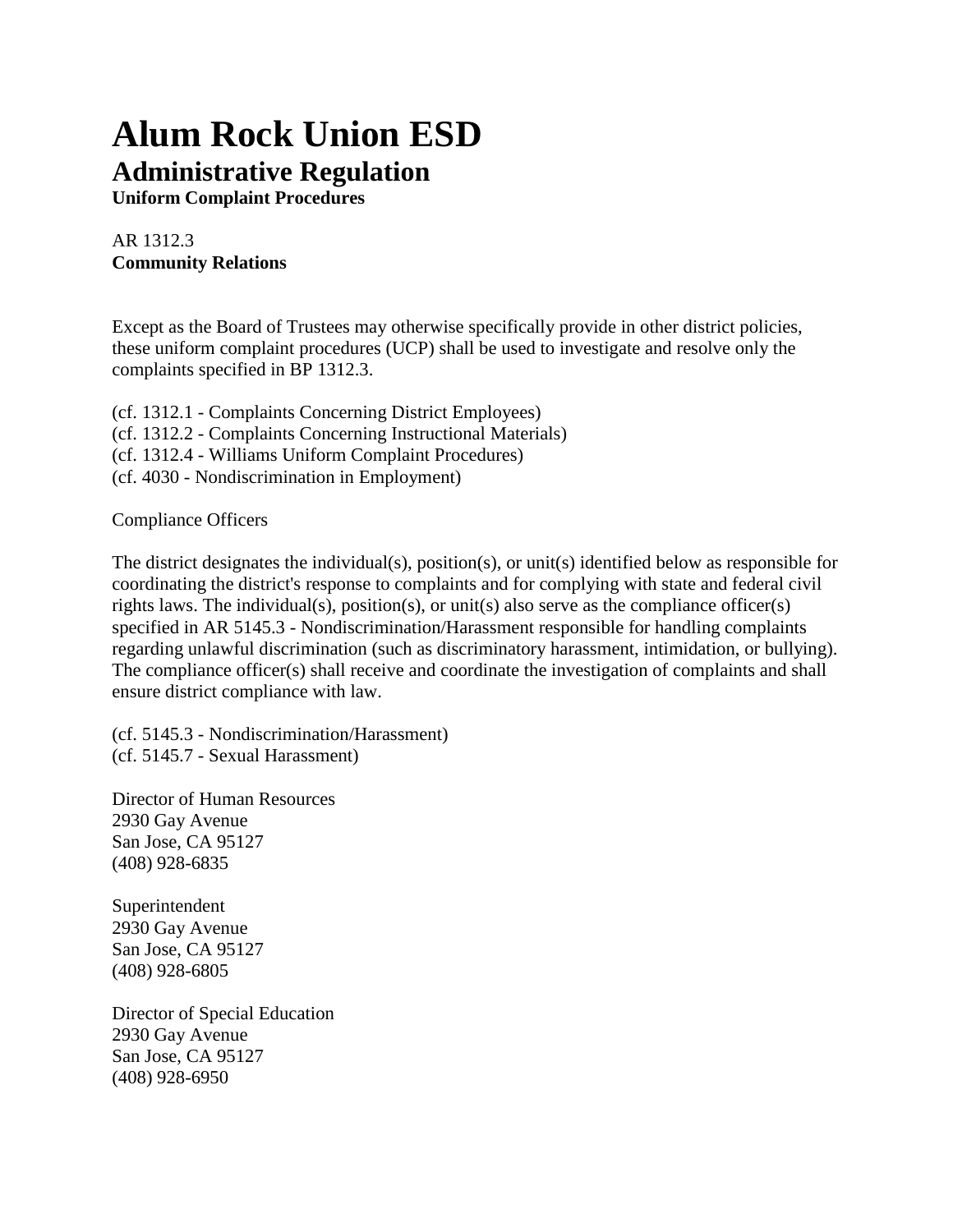Director of Student Services 2930 Gay Avenue San Jose, CA 95127 (408) 928-6945

Director of Early Learning 2000 Kammerer Avenue San Jose, CA 95116 (408) 928-7296

Assistant Superintendent of Business Services 2930 Gay Avenue San Jose, CA 95127 (408) 928-6847

The compliance officer who receives a complaint may assign another compliance officer to investigate and resolve the complaint. The compliance officer shall promptly notify the complainant and respondent, if applicable, if another compliance officer is assigned to the complaint.

In no instance shall a compliance officer be assigned to a complaint in which the compliance officer has a bias or conflict of interest that would prohibit the fair investigation or resolution of the complaint. Any complaint against a compliance officer or that raises a concern about the compliance officer's ability to investigate the complaint fairly and without bias shall be filed with the Superintendent or designee who shall determine how the complaint will be investigated.

The Superintendent or designee shall ensure that employees assigned to investigate and resolve complaints receive training and are knowledgeable about the laws and programs at issue in the complaints to which they are assigned. Training provided to such employees shall cover current state and federal laws and regulations governing the program, applicable processes for investigating and resolving complaints, including those alleging unlawful discrimination (such as discriminatory harassment, intimidation, or bullying), applicable standards for reaching decisions on complaints, and appropriate corrective measures. Assigned employees may have access to legal counsel as determined by the Superintendent or designee.

(cf. 4331 - Staff Development) (cf. 9124 - Attorney)

The compliance officer or, if necessary, any appropriate administrator shall determine whether interim measures are necessary during and pending the result of an investigation. If interim measures are determined to be necessary, the compliance officer or the administrator shall consult with the Superintendent, the Superintendent's designee, or, if appropriate, the site principal to implement one or more interim measures. The interim measures shall remain in place until the compliance officer determines that they are no longer necessary or until the district issues its final written decision, whichever occurs first.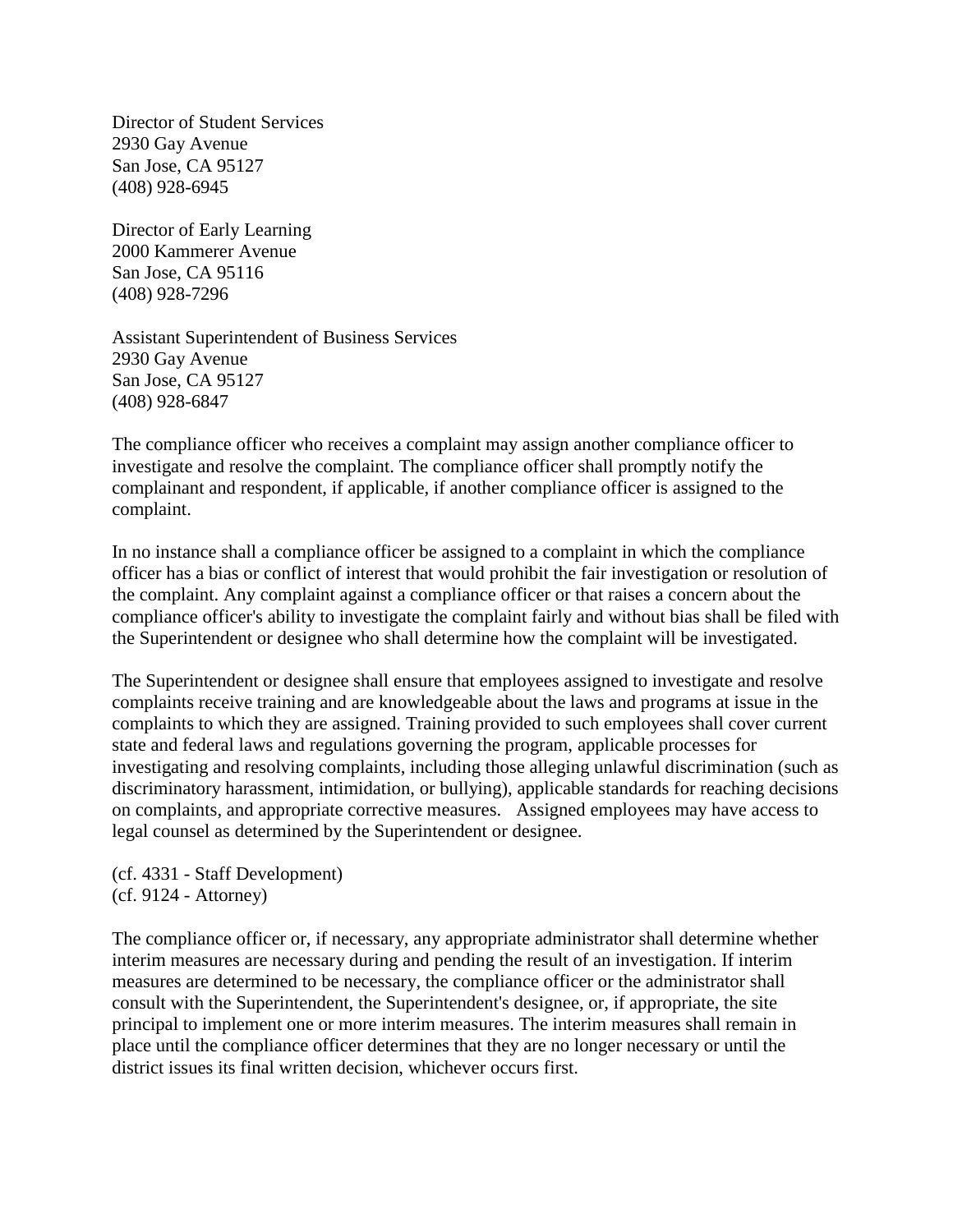#### Notifications

The district's UCP policy and administrative regulation shall be posted in all district schools and offices, including staff lounges and student government meeting rooms. (Education Code 234.1)

In addition, the Superintendent or designee shall annually provide written notification of the district's UCP to students, employees, parents/guardians of district students, district advisory committee members, school advisory committee members, appropriate private school officials or representatives, and other interested parties. (5 CCR 4622)

(cf. 0420 - School Plans/Site Councils) (cf. 1220 - Citizen Advisory Committees) (cf. 4112.9/4212.9/4312.9 - Employee Notifications) (cf. 5145.6 - Parental Notifications)

The notice shall include:

1. A statement that the district is primarily responsible for compliance with federal and state laws and regulations, including those related to prohibition of unlawful discrimination, harassment, intimidation, or bullying against any protected group and all programs and activities that are subject to UCP as identified in the section "Complaints Subject to UCP" in the accompanying Board policy

2. A statement that a complaint regarding student fees or the local control and accountability plan (LCAP) may be filed anonymously if the complainant provides evidence or information leading to evidence to support the complaint

(cf. 0460 - Local Control and Accountability Plan) (cf. 3260 - Fees and Charges)

3. A statement that a student enrolled in a public school shall not be required to pay a fee for participation in an educational activity that constitutes an integral fundamental part of the district's educational program, including curricular and extracurricular activities

4. A statement that a complaint regarding student fees must be filed no later than one year from the date the alleged violation occurred

5. A statement that the district will post a standardized notice of the educational rights of foster youth, homeless students, former juvenile court school students now enrolled in the district, children of military families, migrant students, and immigrant students enrolled in a newcomer program, as specified in Education Code 48853, 48853.5, 49069.5, 51225.1, and 51225.2, and the complaint process

(cf. 6173 - Education for Homeless Children) (cf. 6173.1 - Education for Foster Youth)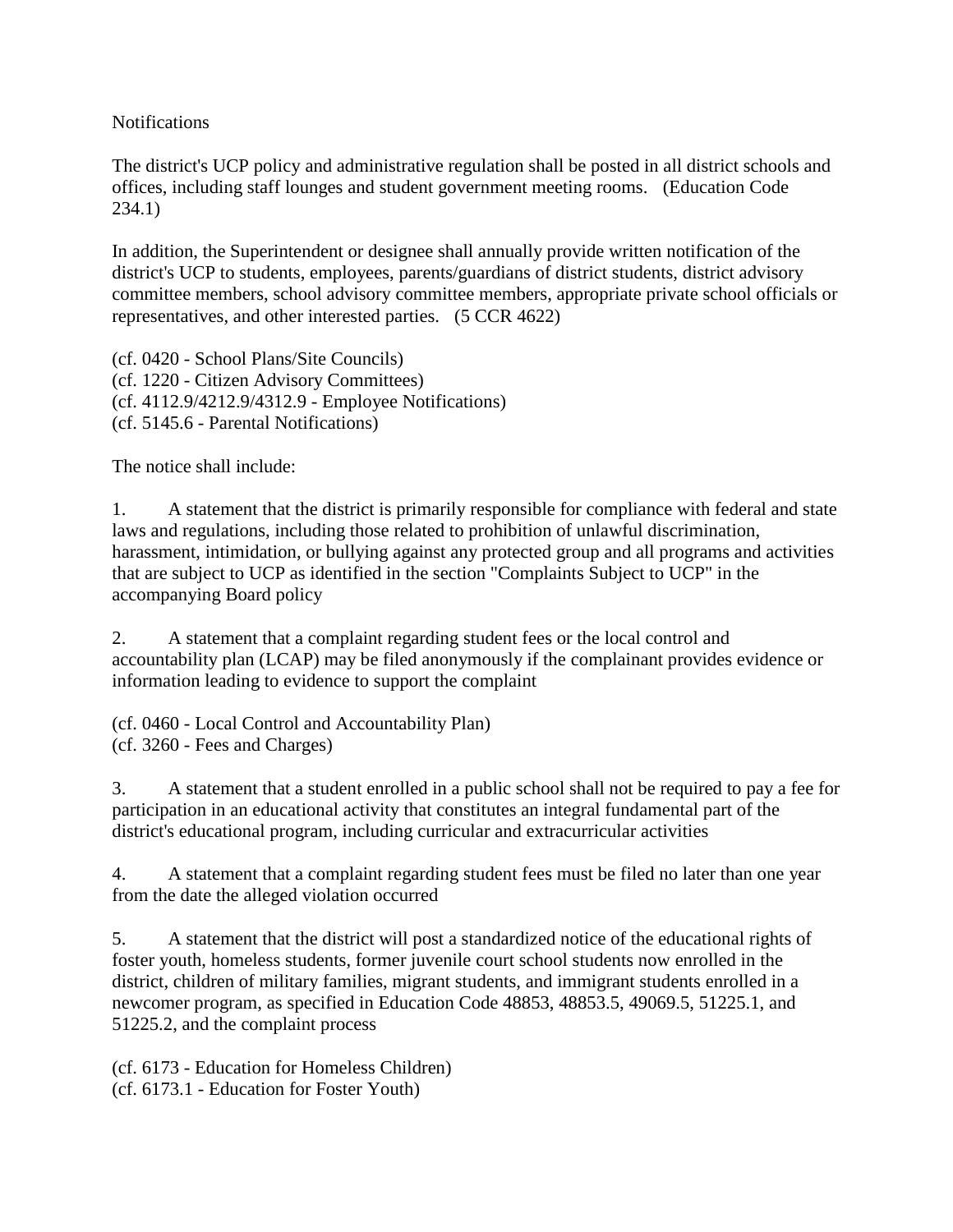(cf. 6173.2 - Education of Children of Military Families) (cf. 6173.3 - Education for Juvenile Court School Students) (cf. 6175 - Migrant Education Program)

6. Identification of the responsible staff member(s), position(s), or unit(s) designated to receive complaints

7. A statement that complaints will be investigated in accordance with the district's UCP and a written decision will be sent to the complainant within 60 days from the receipt of the complaint, unless this time period is extended by written agreement of the complainant

8. A statement that the complainant has a right to appeal the district's decision to CDE by filing a written appeal, including a copy of the original complaint and the district's decision, within 15 days of receiving the district's decision

9. A statement advising the complainant of any civil law remedies, including, but not limited to, injunctions, restraining orders, or other remedies or orders that may be available under state or federal antidiscrimination laws, if applicable

10. A statement that copies of the district's UCP are available free of charge

The annual notification, complete contact information of the compliance officer(s), and information related to Title IX as required pursuant to Education Code 221.61 shall be posted on the district web site and may be provided through district-supported social media, if available.

(cf. 1113 - District and School Web Sites) (cf. 1114 - District-Sponsored Social Media)

The Superintendent or designee shall ensure that all students and parents/guardians, including students and parents/guardians with limited English proficiency, have access to the relevant information provided in the district's policy, regulation, forms, and notices concerning the UCP.

If 15 percent or more of students enrolled in a particular district school speak a single primary language other than English, the district's policy, regulation, forms, and notices concerning the UCP shall be translated into that language, in accordance with Education Code 234.1 and 48985. In all other instances, the district shall ensure meaningful access to all relevant UCP information for parents/guardians with limited English proficiency.

Filing of Complaints

The complaint shall be presented to the compliance officer who shall maintain a log of complaints received, providing each with a code number and a date stamp.

All complaints shall be filed in writing and signed by the complainant. If a complainant is unable to put a complaint in writing due to conditions such as a disability or illiteracy, district staff shall assist in the filing of the complaint. (5 CCR 4600)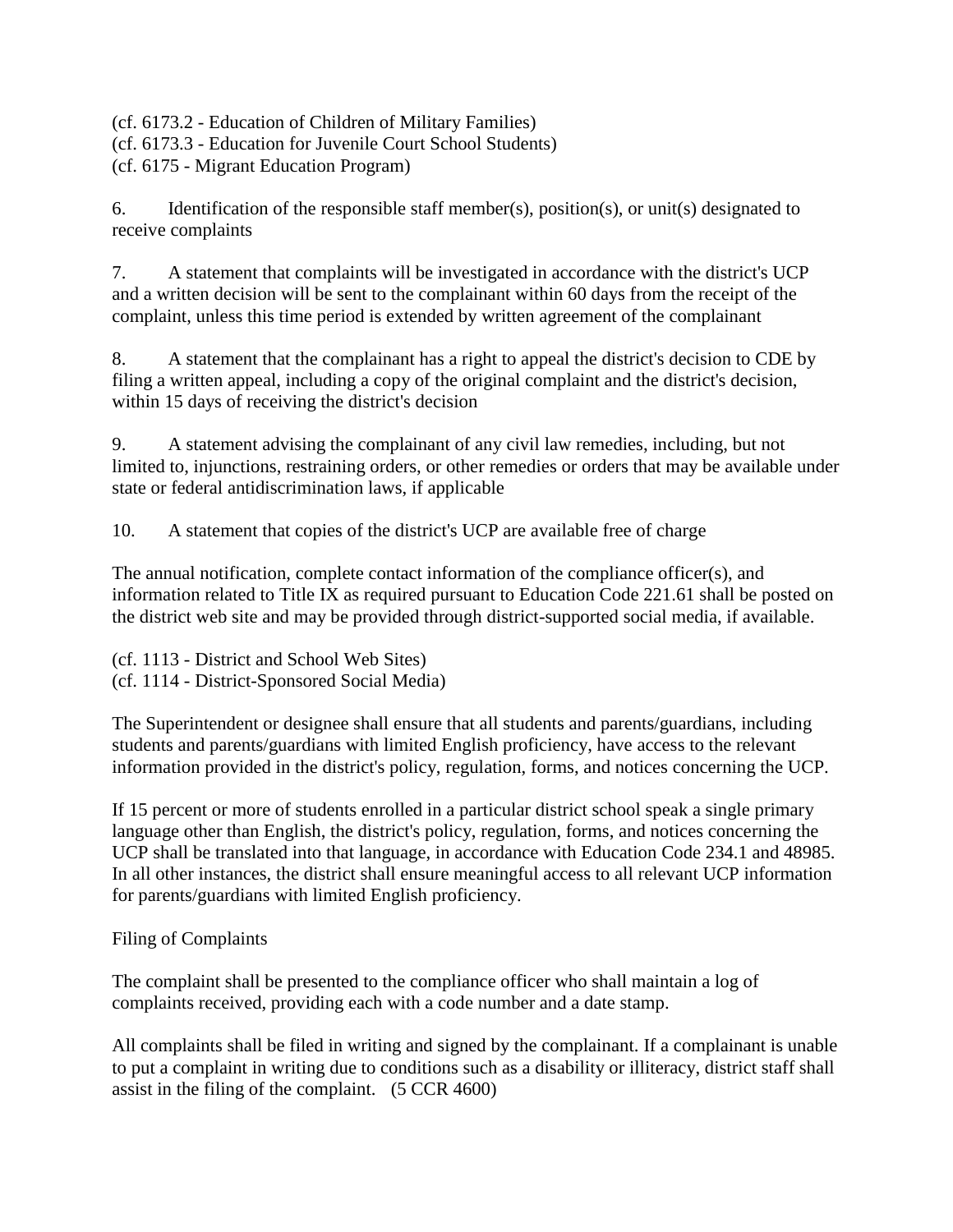Complaints shall also be filed in accordance with the following rules, as applicable:

1. A complaint alleging district violation of applicable state or federal law or regulations governing the programs specified in the accompanying Board policy (item #1 of the section "Complaints Subject to UCP") may be filed by any individual, public agency, or organization. (5 CCR 4630)

2. Any complaint alleging noncompliance with law regarding the prohibition against student fees, deposits, and charges or any requirement related to the LCAP may be filed anonymously if the complaint provides evidence, or information leading to evidence, to support an allegation of noncompliance. A complaint about a violation of the prohibition against the charging of unlawful student fees may be filed with the principal of the school or with the Superintendent or designee. However, any such complaint shall be filed no later than one year from the date the alleged violation occurred. (Education Code 49013, 52075; 5 CCR 4630)

3. A complaint alleging unlawful discrimination (such as discriminatory harassment, intimidation, or bullying) may be filed only by persons who allege that they have personally suffered unlawful discrimination or who believe that an individual or any specific class of individuals has been subjected to unlawful discrimination. The complaint shall be initiated no later than six months from the date that the alleged unlawful discrimination occurred, or six months from the date that the complainant first obtained knowledge of the facts of the alleged unlawful discrimination. The time for filing may be extended for up to 90 days by the Superintendent or designee for good cause upon written request by the complainant setting forth the reasons for the extension. (5 CCR 4630)

4. When a complaint alleging unlawful discrimination (such as discriminatory harassment, intimidation, or bullying) is filed anonymously, the compliance officer shall pursue an investigation or other response as appropriate, depending on the specificity and reliability of the information provided and the seriousness of the allegation.

5. When the complainant of unlawful discrimination (such as discriminatory harassment, intimidation, or bullying) or the alleged victim, when not the complainant, requests confidentiality, the compliance officer shall inform the complainant or victim that the request may limit the district's ability to investigate the conduct or take other necessary action. When honoring a request for confidentiality, the district shall nevertheless take all reasonable steps to investigate and resolve/respond to the complaint consistent with the request.

## Mediation

Within three business days after receiving the complaint, the compliance officer may informally discuss with all the parties the possibility of using mediation. Mediation shall be offered to resolve complaints that involve more than one student and no adult. However, mediation shall not be offered or used to resolve any complaint involving an allegation of sexual assault or where there is a reasonable risk that a party to the mediation would feel compelled to participate. If the parties agree to mediation, the compliance officer shall make all arrangements for this process.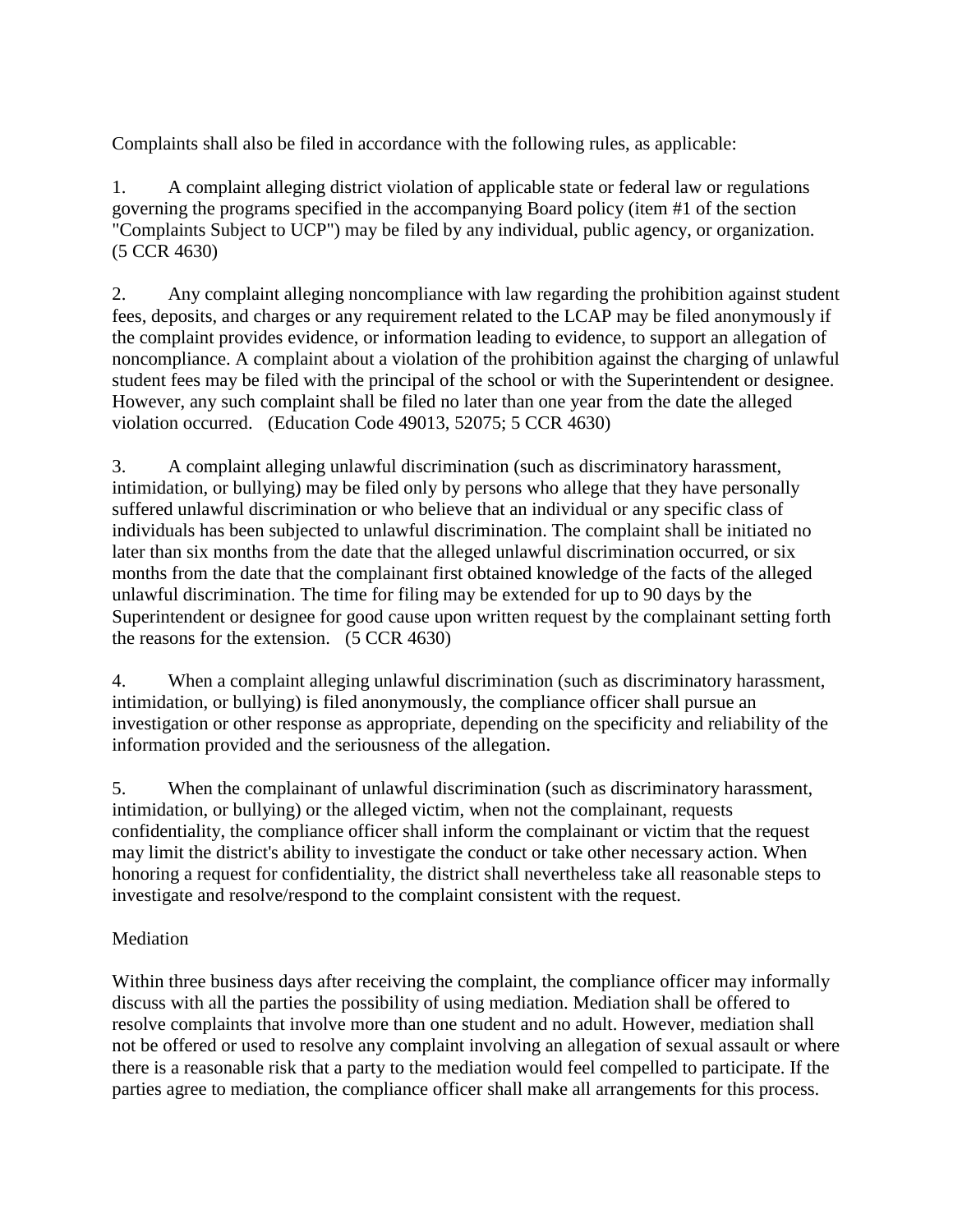Before initiating the mediation of a complaint alleging retaliation or unlawful discrimination (such as discriminatory harassment, intimidation, or bullying), the compliance officer shall ensure that all parties agree to make the mediator a party to relevant confidential information. The compliance officer shall also notify all parties of the right to end the informal process at any time.

If the mediation process does not resolve the problem within the parameters of law, the compliance officer shall proceed with an investigation of the complaint.

The use of mediation shall not extend the district's timelines for investigating and resolving the complaint unless the complainant agrees in writing to such an extension of time. If mediation is successful and the complaint is withdrawn, then the district shall take only the actions agreed upon through the mediation. If mediation is unsuccessful, the district shall then continue with subsequent steps specified in this administrative regulation.

#### Investigation of Complaint

Within 10 business days after the compliance officer receives the complaint, the compliance officer shall begin an investigation into the complaint.

Within one business day of initiating the investigation, the compliance officer shall provide the complainant and/or the complainant's representative with the opportunity to present the information contained in the complaint to the compliance officer and shall notify the complainant and/or representative of the opportunity to present the compliance officer with any evidence, or information leading to evidence, to support the allegations in the complaint. Such evidence or information may be presented at any time during the investigation.

In conducting the investigation, the compliance officer shall collect all available documents and review all available records, notes, or statements related to the complaint, including any additional evidence or information received from the parties during the course of the investigation. The compliance officer shall individually interview all available witnesses with information pertinent to the complaint, and may visit any reasonably accessible location where the relevant actions are alleged to have taken place. At appropriate intervals, the compliance officer shall inform both parties of the status of the investigation.

To investigate a complaint alleging retaliation or unlawful discrimination (such as discriminatory harassment, intimidation, or bullying), the compliance officer shall interview the alleged victim(s), any alleged offenders, and other relevant witnesses privately, separately, and in a confidential manner. As necessary, additional staff or legal counsel may conduct or support the investigation.

A complainant's refusal to provide the district's investigator with documents or other evidence related to the allegations in the complaint, failure or refusal to cooperate in the investigation, or engagement in any other obstruction of the investigation may result in the dismissal of the complaint because of a lack of evidence to support the allegation. Similarly, a respondent's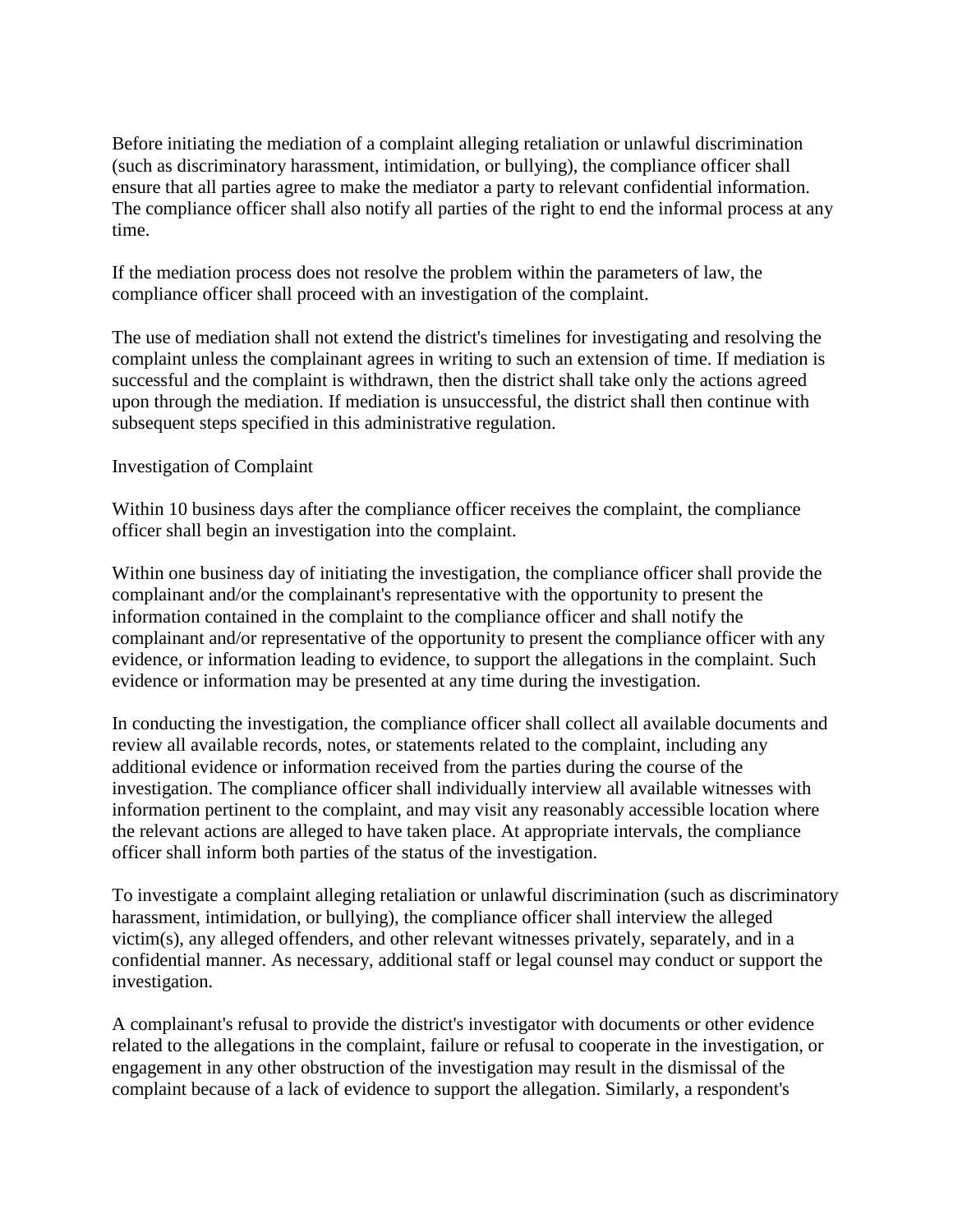refusal to provide the district's investigator with documents or other evidence related to the allegations in the complaint, failure or refusal to cooperate in the investigation, or engagement in any other obstruction of the investigation may result in a finding, based on evidence collected, that a violation has occurred and in the imposition of a remedy in favor of the complainant. (5 CCR 4631)

In accordance with law, the district shall provide the investigator with access to records and other information related to the allegation in the complaint and shall not in any way obstruct the investigation. Failure or refusal of the district to cooperate in the investigation may result in a finding based on evidence collected that a violation has occurred and in the imposition of a remedy in favor of the complainant. (5 CCR 4631)

## Timeline for Final Decision

Unless extended by written agreement with the complainant, a final decision shall be sent to the complainant within 60 calendar days of the district's receipt of the complaint. Within 30 calendar days of receiving the complaint, the compliance officer shall prepare and send to the complainant a written report, as described in the section "Final Written Decision" below. If the complainant is dissatisfied with the compliance officer's decision, the complainant may, within five business days, file the complaint in writing with the Board.

The Board may consider the matter at its next regular Board meeting or at a special Board meeting convened in order to meet the 60-day time limit within which the complaint must be answered. When required by law, the matter shall be considered in closed session. The Board may decide not to hear the complaint, in which case the compliance officer's decision shall be final.

(cf. 9321 - Closed Session)

If the Board hears the complaint, the compliance officer shall send the Board's decision to the complainant within 60 calendar days of the district's initial receipt of the complaint or within the time period that has been specified in a written agreement with the complainant. (5 CCR 4631)

For any complaint alleging unlawful discrimination (such as discriminatory harassment, intimidation, and bullying), the respondent shall be informed of any extension of the timeline agreed to by the complainant, shall be sent the district's final written decision, and, in the same manner as the complainant, may file a complaint with the Board if dissatisfied with the decision.

#### Final Written Decision

For all complaints, the district's final written decision shall include: (5 CCR 4631)

1. The findings of fact based on the evidence gathered. In reaching a factual determination, the following factors may be taken into account:

a. Statements made by any witnesses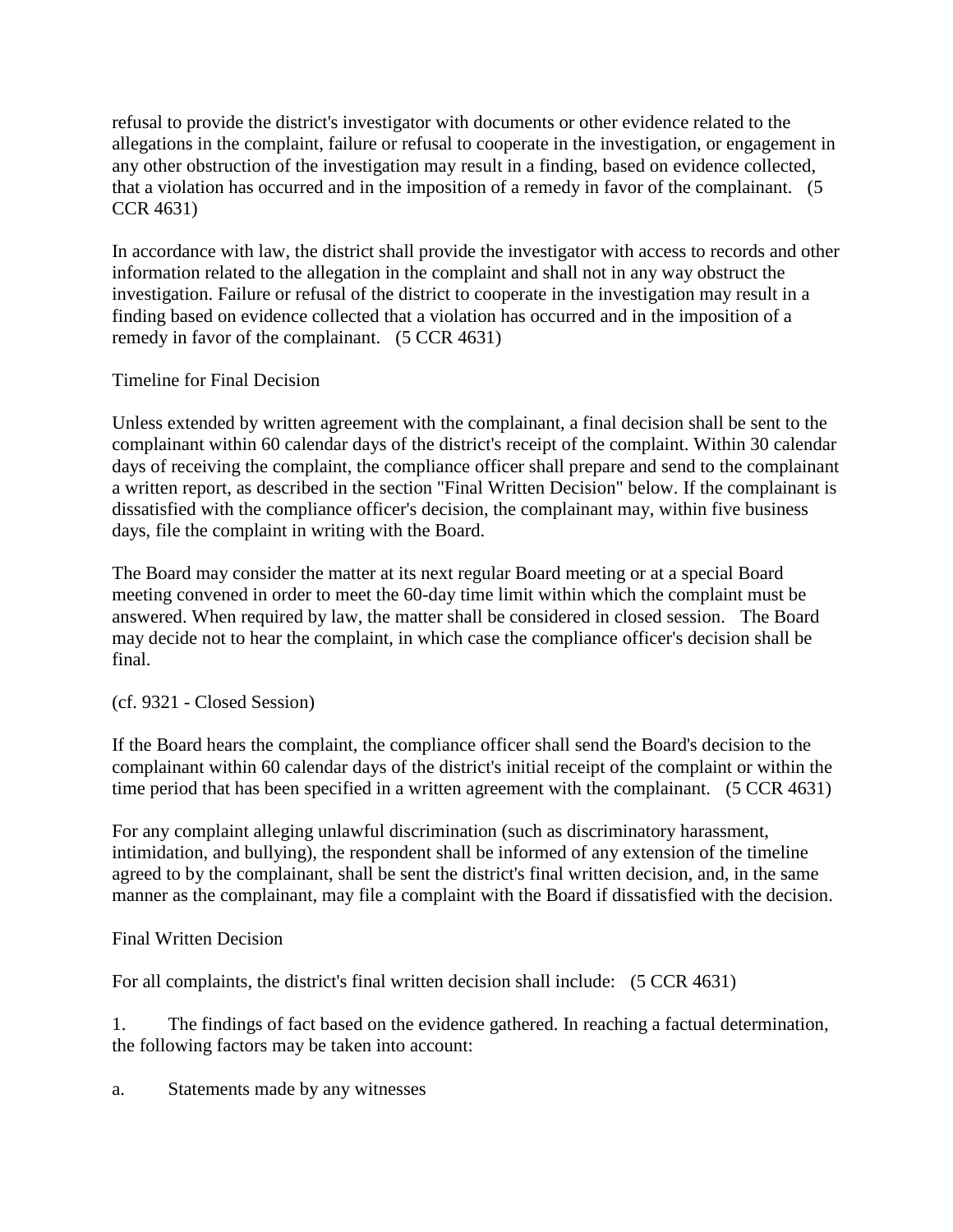- b. The relative credibility of the individuals involved
- c. How the complaining individual reacted to the incident
- d. Any documentary or other evidence relating to the alleged conduct
- e. Past instances of similar conduct by any alleged offenders
- f. Past false allegations made by the complainant
- 2. The conclusion(s) of law
- 3. Disposition of the complaint
- 4. Rationale for such disposition

For complaints of retaliation or unlawful discrimination (such as discriminatory harassment, intimidation, or bullying), the disposition of the complaint shall include a determination for each allegation as to whether retaliation or unlawful discrimination has occurred.

The determination of whether a hostile environment exists may involve consideration of the following:

- a. The manner in which the misconduct affected one or more students' education
- b. The type, frequency, and duration of the misconduct
- c. The relationship between the alleged victim(s) and offender(s)
- d. The number of persons engaged in the conduct and at whom the conduct was directed
- e. The size of the school, location of the incidents, and context in which they occurred
- f. Other incidents at the school involving different individuals

5. Corrective action(s), including any actions that have been taken or will be taken to address the allegations in the complaint and including, with respect to a student fees complaint, a remedy that comports with Education Code 49013 and 5 CCR 4600

For complaints of unlawful discrimination (such as discriminatory harassment, intimidation, or bullying), the decision may, as required by law, include:

a. The corrective actions imposed on the respondent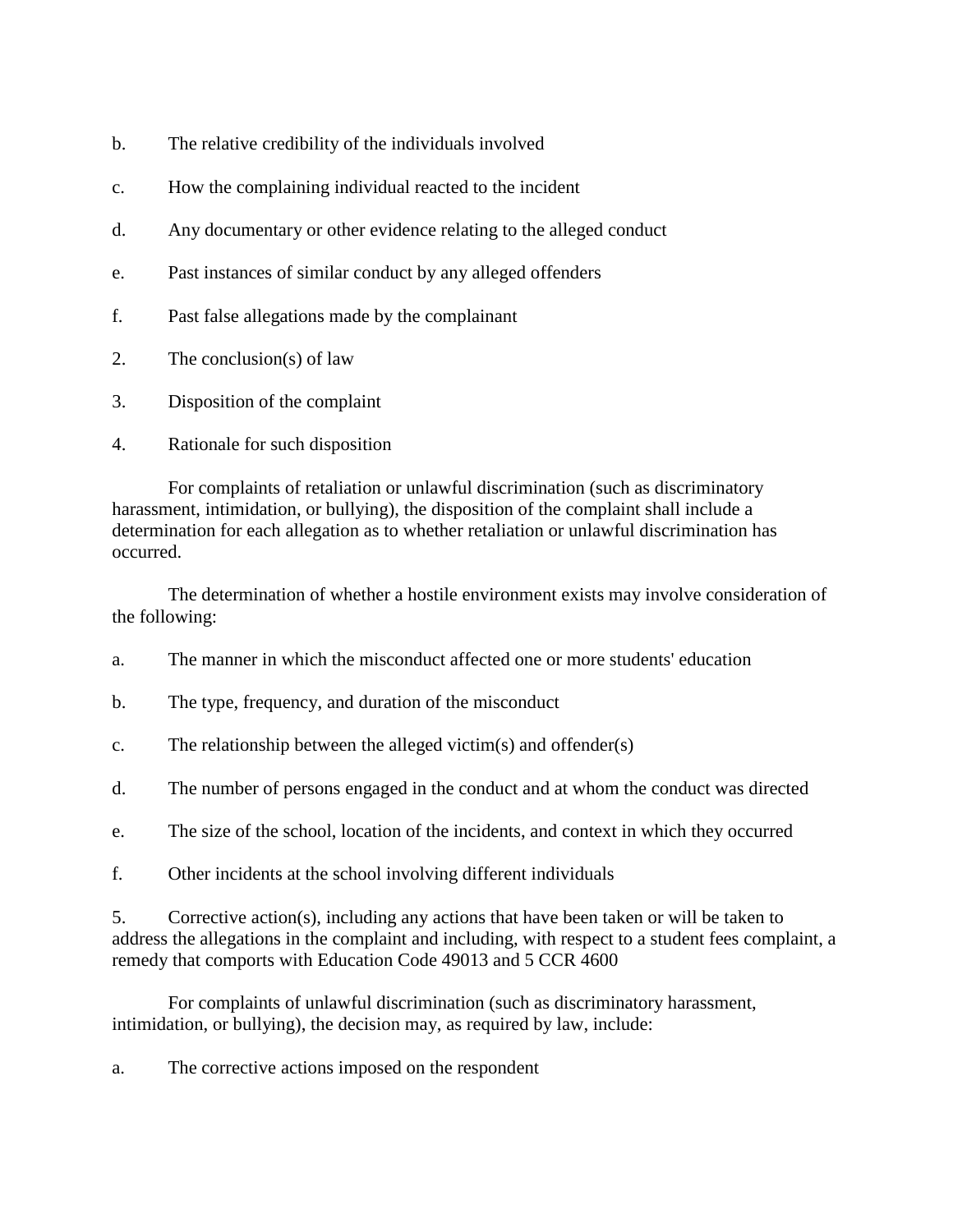b. Individual remedies offered or provided to the complainant or another person who was the subject of the complaint, but this information should not be shared with the respondent.

c. Systemic measures the school has taken to eliminate a hostile environment and prevent recurrence

6. Notice of the complainant's and respondent's right to appeal the district's decision to CDE within 15 calendar days, and procedures to be followed for initiating such an appeal

The decision may also include follow-up procedures to prevent recurrence or retaliation and for reporting any subsequent problems.

In consultation with district legal counsel, information about the relevant part of a decision may be communicated to a victim who is not the complainant and to other parties who may be involved in implementing the decision or are affected by the complaint, as long as the privacy of the parties is protected. In a complaint alleging unlawful discrimination (such as discriminatory harassment, intimidation, and bullying), notice of the district's decision to the alleged victim shall include information about any sanction to be imposed upon the respondent that relates directly to the alleged victim.

If the complaint involves a limited-English-proficient student or parent/guardian and the student involved is enrolled in a school at which 15 percent or more of the students speak a single primary language other than English, then the decision shall also be translated into that language pursuant to Education Code 48985. In all other instances, the district shall ensure meaningful access to all relevant information for parents/guardians with limited English proficiency.

For complaints alleging unlawful discrimination based on state law (such as discriminatory harassment, intimidation, and bullying), the decision shall also include a notice to the complainant that:

1. The complainant may pursue available civil law remedies outside of the district's complaint procedures, including seeking assistance from mediation centers or public/private interest attorneys, 60 calendar days after the filing of an appeal with CDE. (Education Code 262.3)

2. The 60 days moratorium does not apply to complaints seeking injunctive relief in state courts or to discrimination complaints based on federal law. (Education Code 262.3)

3. Complaints alleging discrimination based on race, color, national origin, sex, gender, disability, or age may also be filed with the U.S. Department of Education, Office for Civil Rights at www.ed.gov/ocr within 180 days of the alleged discrimination.

## Corrective Actions

When a complaint is found to have merit, the compliance officer shall adopt any appropriate corrective action permitted by law. Appropriate corrective actions that focus on the larger school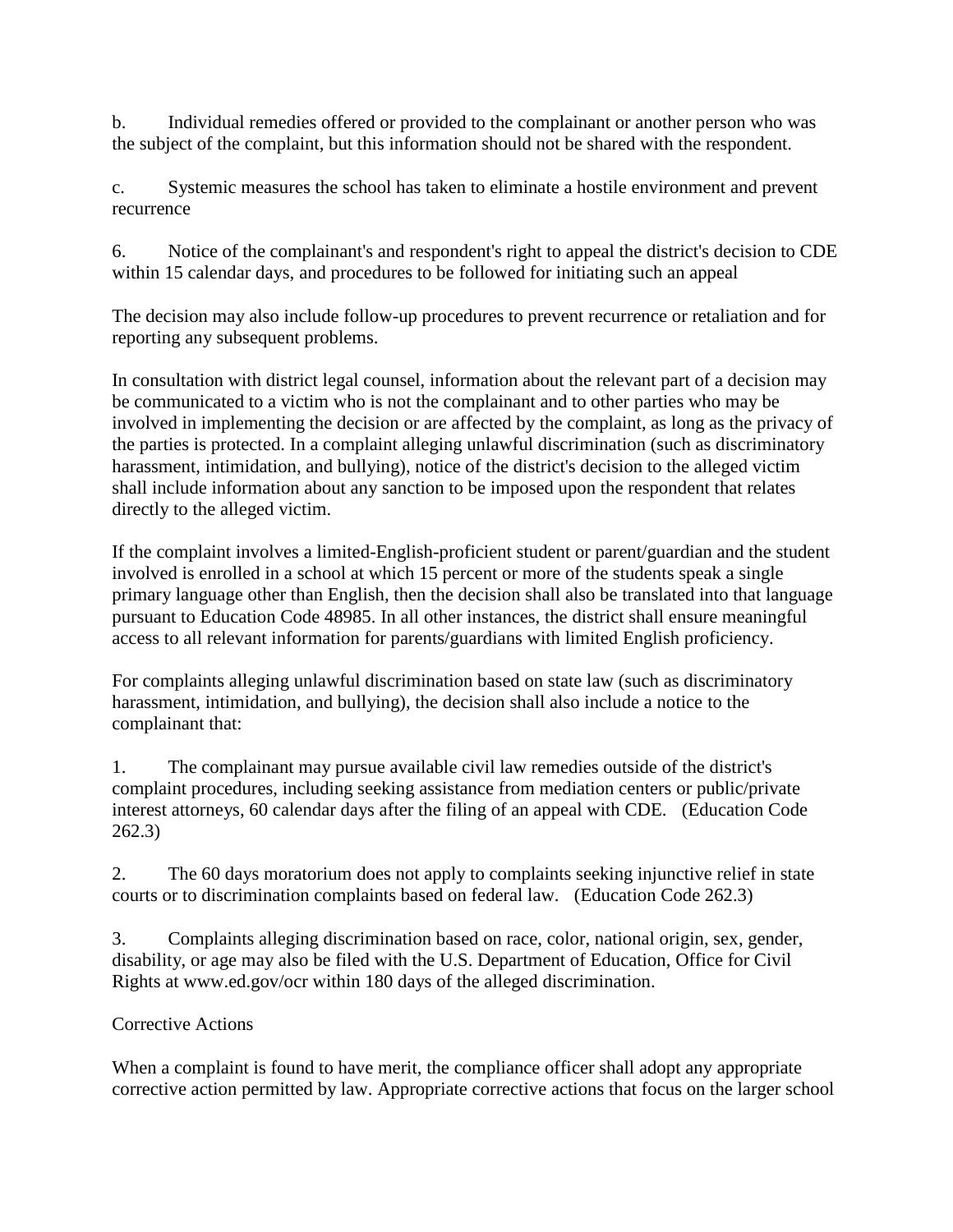or district environment may include, but are not limited to, actions to reinforce district policies; training for faculty, staff, and students; updates to school policies; or school climate surveys.

(cf. 5137 - Positive School Climate)

For complaints involving retaliation or unlawful discrimination (such as discriminatory harassment, intimidation, or bullying), appropriate remedies that may be offered to the victim but not communicated to the respondent may include, but are not limited to, the following:

1. Counseling

(cf. 6164.2 - Guidance/Counseling Services)

2. Academic support

3. Health services

4. Assignment of an escort to allow the victim to move safely about campus

5. Information regarding available resources and how to report similar incidents or retaliation

6. Separation of the victim from any other individuals involved, provided the separation does not penalize the victim

7. Restorative justice

8. Follow-up inquiries to ensure that the conduct has stopped and there has been no retaliation

For complaints involving retaliation or unlawful discrimination (such as discriminatory harassment, intimidation, or bullying), appropriate corrective actions that focus on a student offender may include, but are not limited to, the following:

1. Transfer from a class or school as permitted by law

2. Parent/guardian conference

3. Education regarding the impact of the conduct on others

4. Positive behavior support

5. Referral to a student success team

(cf. 6164.5 - Student Success Teams)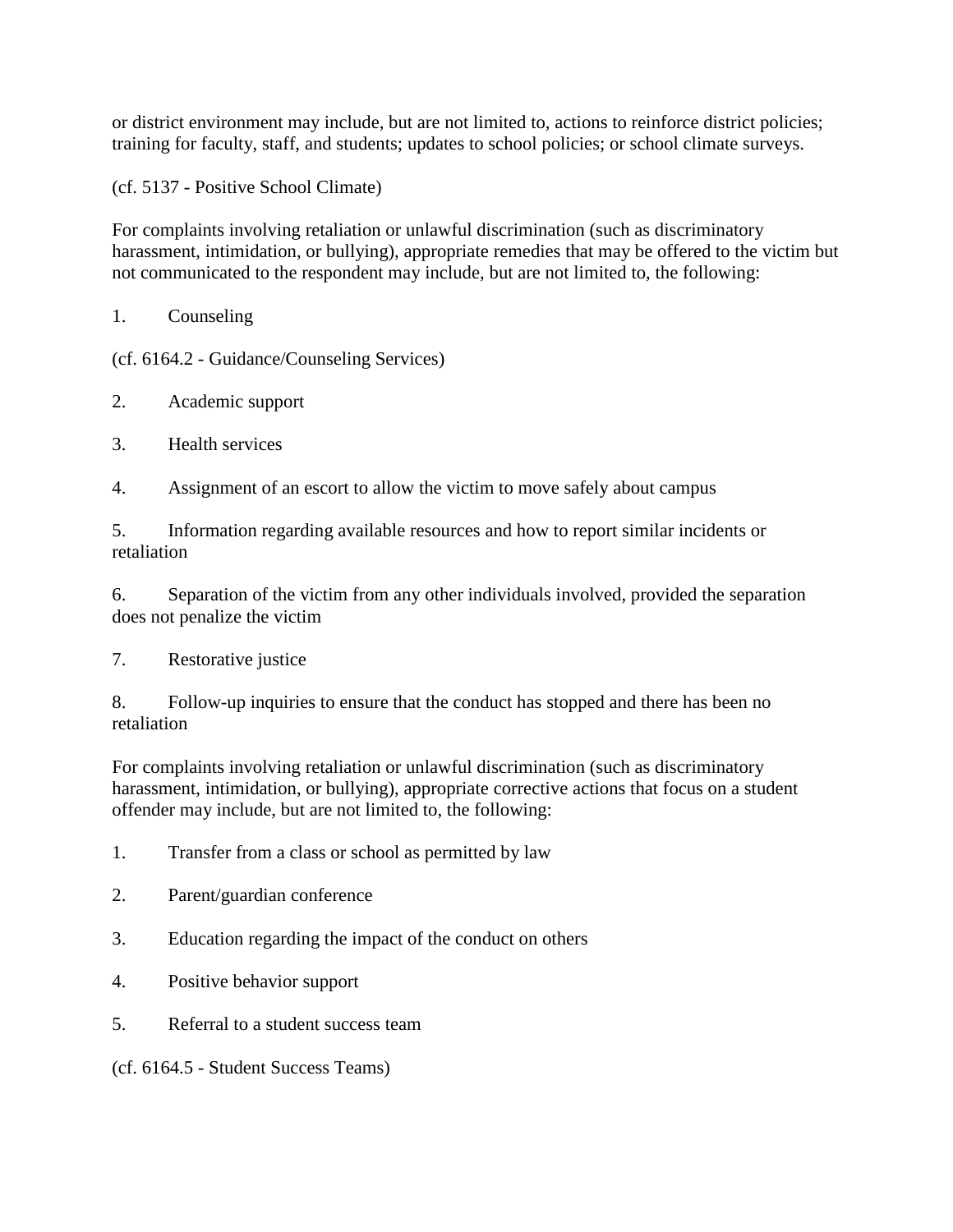6. Denial of participation in extracurricular or cocurricular activities or other privileges as permitted by law

(cf. 6145 - Extracurricular and Cocurricular Activities)

7. Disciplinary action, such as suspension or expulsion, as permitted by law

(cf. 5144 - Discipline)

(cf. 5144.1 - Suspension and Expulsion/Due Process)

When an employee is found to have committed retaliation or unlawful discrimination (such as discriminatory harassment, intimidation, or bullying), the district shall take appropriate disciplinary action, up to and including dismissal, in accordance with applicable law and collective bargaining agreement.

(cf. 4118 - Dismissal/Suspension/Disciplinary Action) (cf. 4218 - Dismissal/Suspension/Disciplinary Action)

The district may also consider training and other interventions for the larger school community to ensure that students, staff, and parents/guardians understand the types of behavior that constitute unlawful discrimination (such as discriminatory harassment, intimidation, or bullying), that the district does not tolerate it, and how to report and respond to it.

When a complaint is found to have merit, an appropriate remedy shall be provided to the complainant or other affected person.

However, if a complaint alleging noncompliance with the laws regarding student fees, deposits, and other charges, physical education instructional minutes, or any requirement related to the LCAP is found to have merit, the district shall provide a remedy to all affected students and parents/guardians subject to procedures established by regulation of the State Board of Education. (Education Code 49013, 51222, 51223, 52075)

For complaints alleging noncompliance with the laws regarding student fees, the district shall attempt in good faith, by engaging in reasonable efforts, to identify and fully reimburse all affected students and parents/guardians who paid the unlawful student fees within one year prior to the filing of the complaint. (Education Code 49013; 5 CCR 4600)

Appeals to the California Department of Education

Any complainant who is dissatisfied with the district's final written decision on a complaint regarding any specified federal or state educational program subject to UCP may file an appeal in writing with CDE within 15 calendar days of receiving the district's decision. (5 CCR 4632)

The complainant shall specify the basis for the appeal of the decision and how the facts of the district's decision are incorrect and/or the law has been misapplied. The appeal shall be sent to CDE with a copy of the original locally filed complaint and a copy of the district's decision in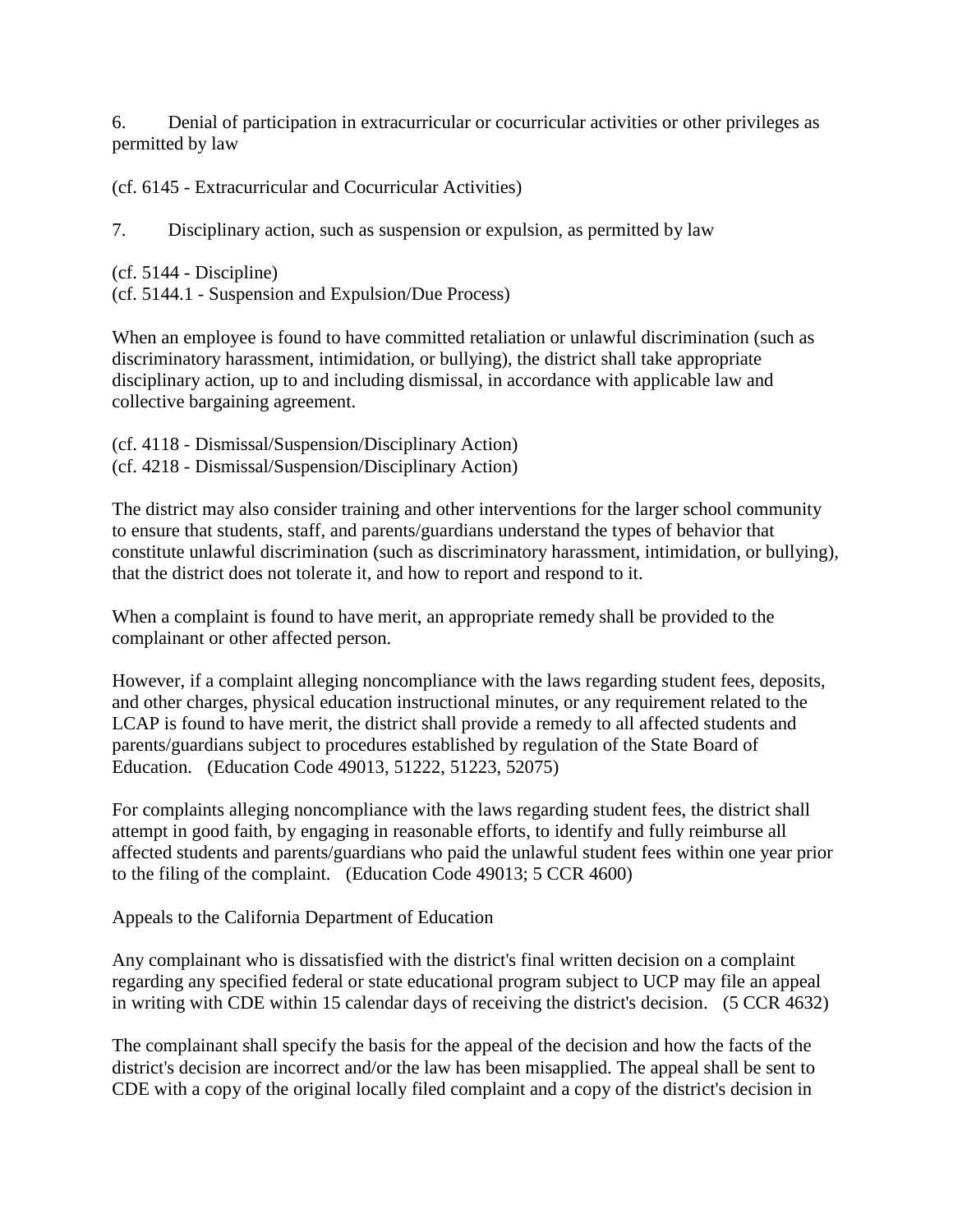that complaint. (5 CCR 4632)

When a respondent in any complaint alleging unlawful discrimination (such as discriminatory harassment, intimidation, and bullying) is dissatisfied with the district's final written decision, the respondent, in the same manner as the complainant, may file an appeal with CDE.

Upon notification by CDE that the district's decision has been appealed, the Superintendent or designee shall forward the following documents to CDE: (5 CCR 4633)

1. A copy of the original complaint

2. A copy of the written decision

3. A summary of the nature and extent of the investigation conducted by the district, if not covered by the decision

4. A copy of the investigation file including, but not limited to, all notes, interviews, and documents submitted by the parties and gathered by the investigator

- 5. A report of any action taken to resolve the complaint
- 6. A copy of the district's UCP
- 7. Other relevant information requested by CDE

Health and Safety Complaints in California State Preschool Program

In each license-exempt CSPP classroom, a notice shall be posted notifying parents/guardians, students, and teachers of the health and safety requirements of Title 5 regulations that apply to CSPP programs pursuant to Health and Safety Code 1596.7925 and the location at which to obtain a form to file any complaint alleging noncompliance with those requirements. (Education Code 8235.5)

Any complaint regarding specified health or safety issues in a license-exempt CSPP program shall be filed with the preschool program administrator or designee, and may be filed anonymously. The complaint form shall specify the location for filing the complaint and shall contain a space to indicate whether the complainant desires a response to the complaint. If it is determined that the complaint is beyond the authority of the preschool program administrator, the matter shall be forwarded to the Superintendent or designee in a timely manner, not to exceed 10 working days, for resolution. (Education Code 8235.5)

Investigation of a complaint regarding health or safety issues in a license-exempt CSPP program shall begin within 10 days of receipt of the complaint. (Education Code 8235.5)

The preschool administrator or designee shall remedy a valid complaint within a reasonable time period not to exceed 30 working days from the date the complaint was received. If the